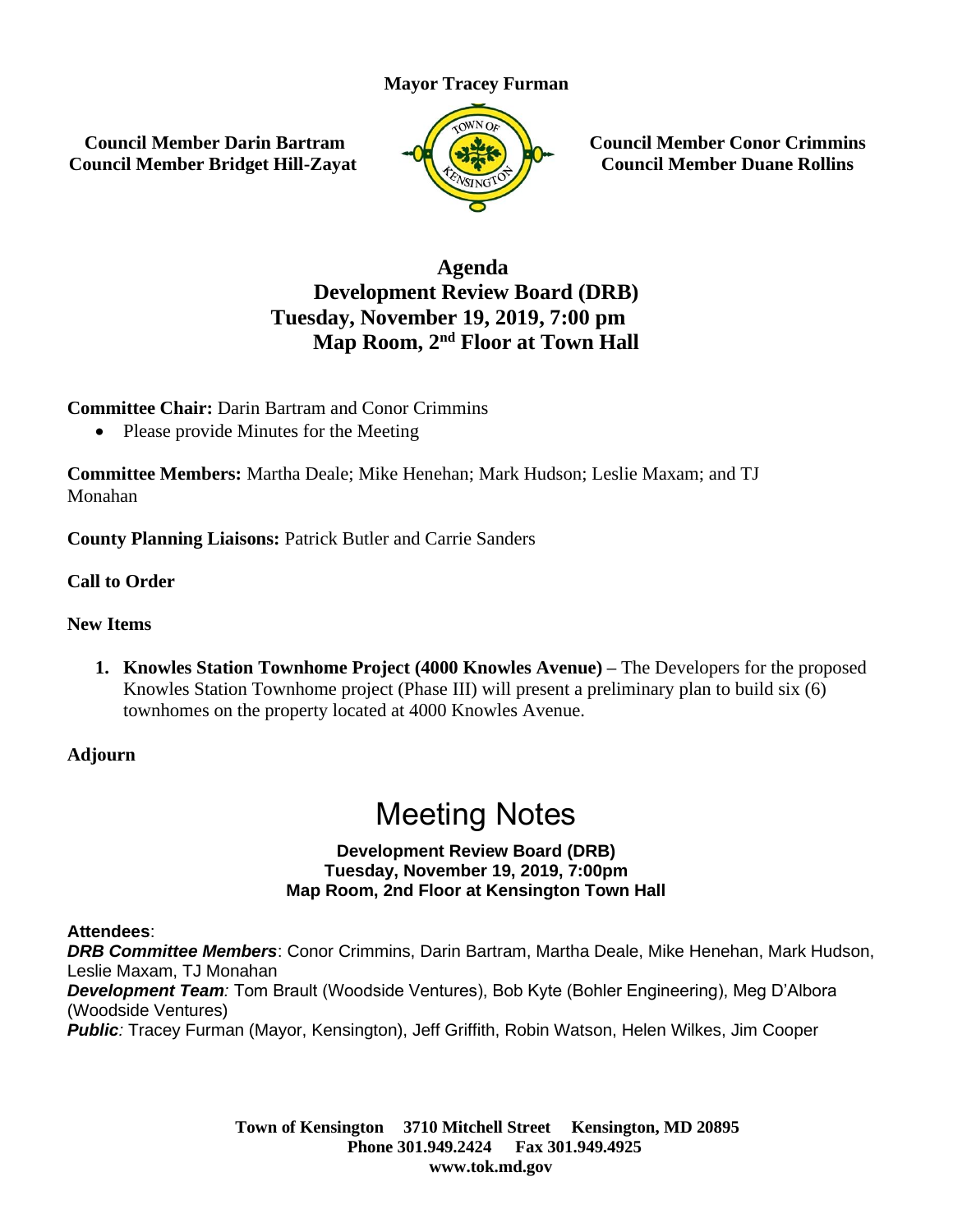- Conor Crimmins, DRB Chiar, opened the meeting at 7:00pm and provided an overview of the DRB Process, introduced the DRB Questionnaire with responses provided by the Development Team, and began introductions
- Project being reviewed is located at 4000 Knowles Avenue in the Town of Kensington. At present, no filings have been made with Montgomery County and this project does not yet have a filing application number assigned. The Developer's proposal as detailed below is only preliminary and subject to revision during review by the County's Planning Board Staff and further review by the Town of Kensington:
	- $\circ$  This lot is a part of the Kensington Sector Plan, located in Town Center at TC-22 "Kaiser Family and Carlin properties". TC-22 is zoned CRN 1.0; C 1.0; R 0.5, H 45'
	- o Per the Developer, this lot has a Gross Tract Area of 21,711 Square Feet (SF)
	- o Per the Developer, this lot has a Net Site Area of 8,494 SF
	- $\circ$  Current Site Plan shows a total building Gross Area of 10,651 SF, which is roughly 200 SF less than permitted by FAR for R 0.5
	- $\circ$  Developer is proposing to build six (6) townhomes on this lot
	- Townhomes would be a "by-right" use within the CRN Zone
	- $\circ$  Falling in the Walter Johnson Cluster, a residential project impacting schools is currently under moratorium with Montgomery County Planning. The Developer is proposing six townhomes that would be allowed to proceed under a moratorium due to one (1) as a replacement to the single family home currently on the property, three (3) as having a de minimis impact on schools, and two (2) identified as age-restricted (55+) that would be permissible under the County's moratorium rules. The developer openly stated that they would like to move the project forward during the moratorium, but if the moratorium is lifted in July 2020, they would petition to have the age restriction on the two units removed.
	- $\circ$  Townhomes would be 40'-45' in total height and would be 4-story units, each with a garage accessed on Kaiser Place and with a recessed atrium on the 4th floor at the front, along Knowles Avenue
		- **Unit 1: 20' x 42' = 2,240 SF, side-by-side, two car garage**
		- **•** Unit 2: 16' x 42' = 1,849 SF, tandem, two car garage
		- **Unit 3: 16' x 42' = 1,849 SF, tandem, two car garage**
		- **Unit 4: 16' x 37' = 1,529 SF, tandem, two car garage**
		- **Unit 5: 16' x 37' = 1,529 SF, tandem, two car garage**
		- Unit 6: 20"  $\times$  26' = 1,655 SF, side-by-side, two car garage
	- $\circ$  Each townhome is proposed to be a 3-Bedroom unit with an option 4th-Bedroom floorplan
	- $\circ$  County Parking Calculation requires 1.0 parking space per unit; Developer is proposing 2.0 parking spaces per unit, each of the spaces calculated is located within the proposed garages
	- $\circ$  Knowles Avenue elevation will be at grade with front door entrances accessible at street level
	- $\circ$  Developer has committed not to use vinyl siding and has committed to using brick and Hardie Board style siding products
	- o Developer has stated that they know of no easement onto any other property necessary to complete this project
	- $\circ$  Developer proposed the following community benefits for this project
		- Public plaza at the corner of Summit Ave and Knowles Ave with land dedicated to the plaza area
			- Incorporation of a public art installation at Developer's cost
		- Widen the sidewalk and line of sight at the corner of Summit Ave and Knowles Ave and to integrate greater connection and access to the grass park area located at the Housing Opportunities Commission (HOC) Facility
		- **EXEDENT Improved landscaping along Knowles Ave and Kaiser Place**
		- **Dedication for widening of Summit Avenue and Knowles Ave**
		- Removing invasive plants
		- Increasing number of trees

**Town of Kensington 3710 Mitchell Street Kensington, MD 20895 Phone 301.949.2424 Fax 301.949.4925 www.tok.md.gov**